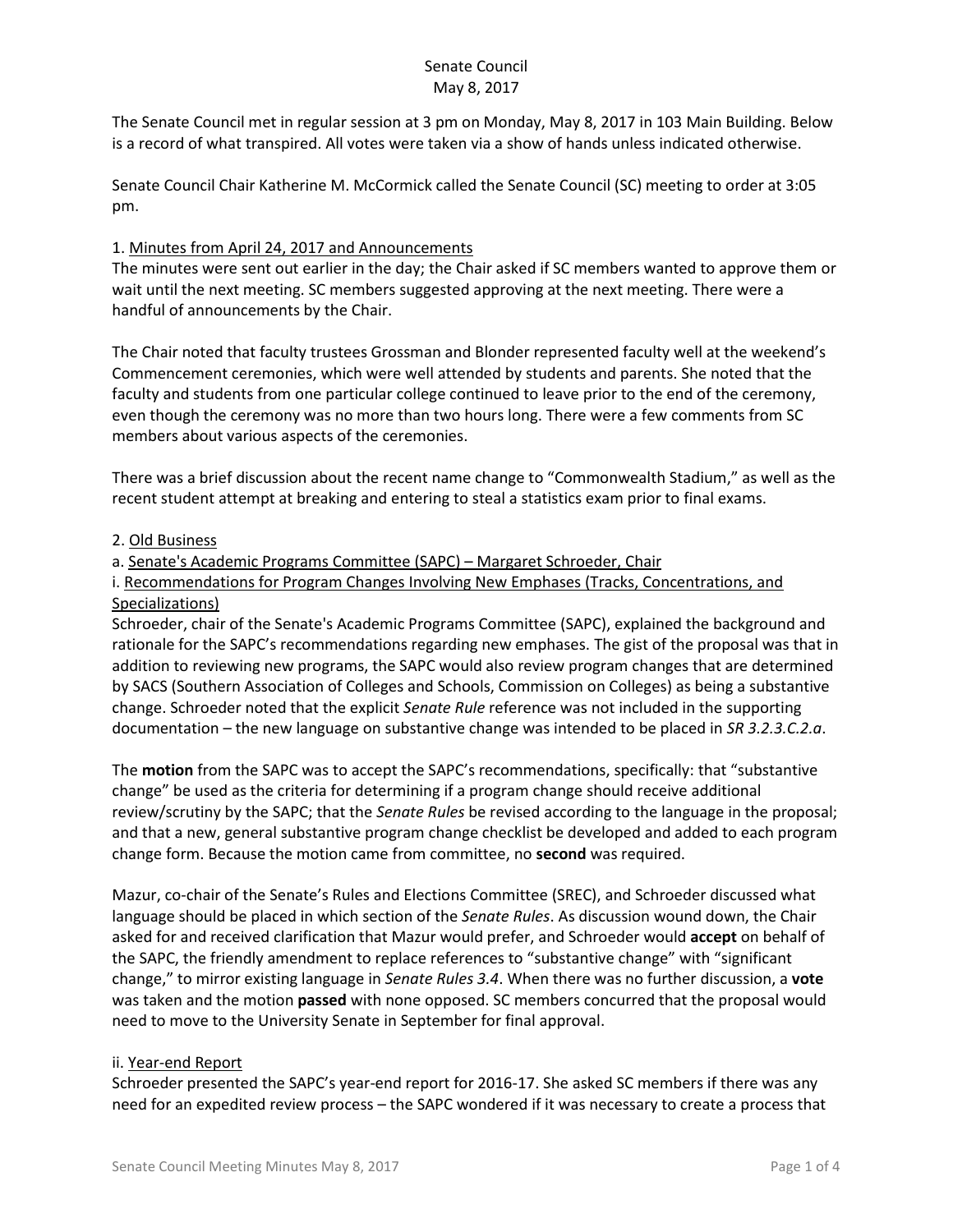could be used for proposals with a short turnaround time. It was the general consensus of SC members who offered opinions that an expedited review process was unnecessary – deadlines were announced with reasonable advance warning and were as flexible as the calendar would allow.

SC members discussed the timing exertions required to ensure that new degree program proposals were sent to the Board of Trustees in time for the same proposals to also be reviewed by the Council on Postsecondary in time to be effective for the following fall semester. SC members asked the Chair to inquire if the President's Office would allow submission of academic programs on a schedule different from the usual eight-week-in-advance deadline for materials to be reviewed by the Board.

Schroeder commented that there was a widespread misconception that Senate committees have the benefit of full-time clerical support - if a faculty member refuses to convert a file to a PDF or alter a form, it required Schroeder's time to make the change, time that she could have spent doing any number of other things. Blonder referred to Schroeder's earlier comment that all proposals were reviewed by SAPC within two weeks of receipt – she asked Schroeder to please add that information to the year-end report and Schroeder agreed.

### b. Update on Faculty Evaluation of the President

Bailey said that the evaluation survey was sent out previously and the deadline for submissions was May 16 or so. He said that reminders would go out, but only to those that had not yet participated. There was some discussion about one faculty member in another part of the world who could not access the survey because IP addresses from that area of the globe were blocked by UK's IT department. Everyone agreed about the need to create an official workaround for faculty with technical problems, but Bailey thought that it might be best to spend a little time working on a solution to use for the next survey, not for the current survey that was almost finished.

The Chair asked for permission to reorder the agenda to discuss the roundtables later, at the same time and there were no objections.

### c. SC Retreat Planning

The Chair offered that the details for the Retreat had been finalized.

### 3. Nominees for Performance Review Appeals Committee

The Chair asked for suggestions about nominees for a performance review appeals committee that was appointed by Associate Provost for Faculty Advancement GT Lineberry. She explained that he needed additional nominees, preferably not from the following colleges; Agriculture, Food and Environment; Law; or Education. SC members discussed possible nominees and identified six faculty to submit as possible nominees.

### 4. Commencement Speakers

The Chair turned to Mazur, who had requested the discussion. Mazur wondered if there would be value in having outside speakers at commencement ceremonies. SC members discussed the idea at length and had a few ideas; the Chair stated that it seemed acceptable to pass those comments to the Commencement Committee, as well as share them with the faculty serving on the Commencement Committee. There was support for inviting the chair of the Commencement Committee to a future SC meeting to learn more. There were some comments and suggestions offered by SC members.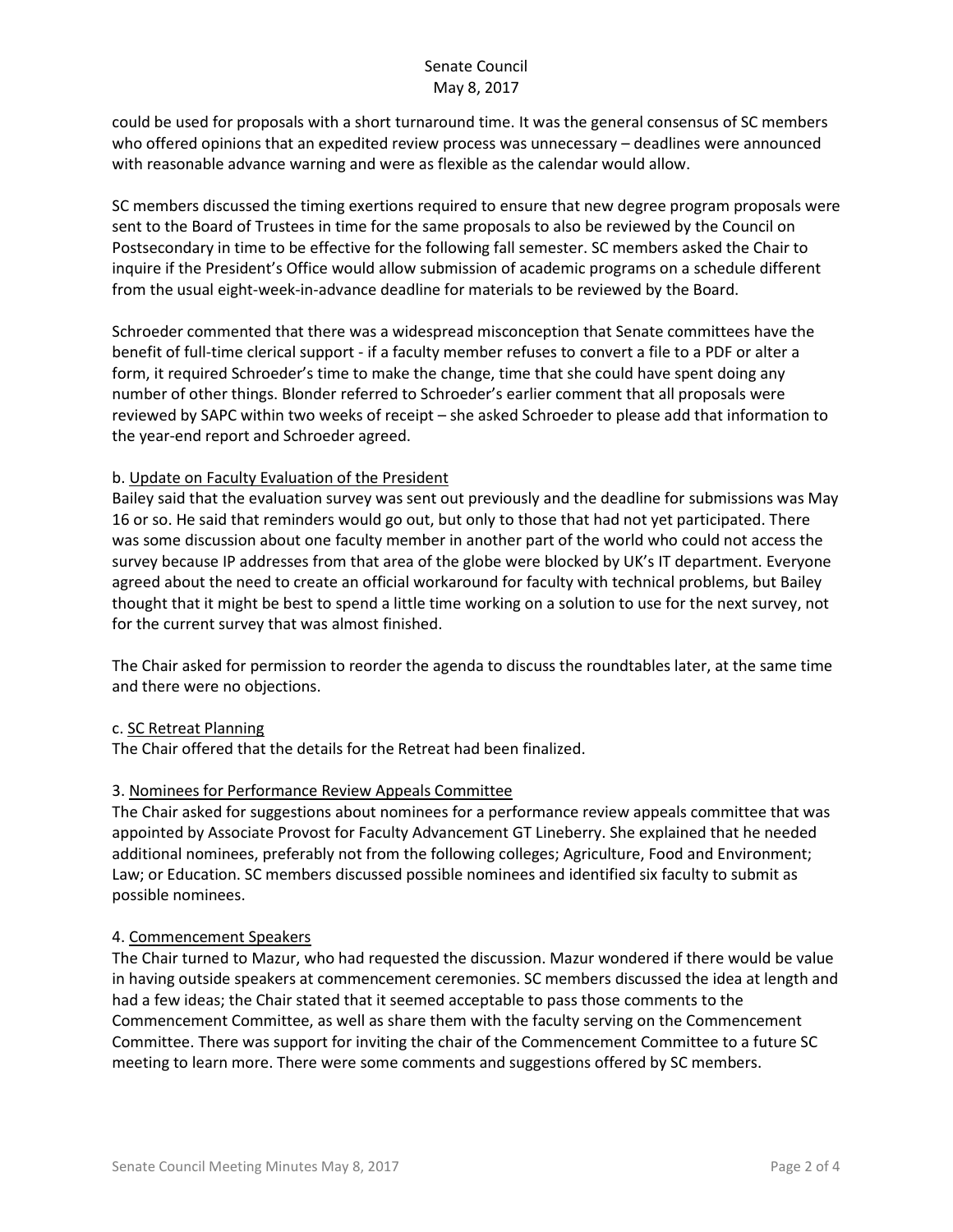- Combine all graduate ceremonies together and all undergraduate ceremonies together, so that an undergraduate student speaker addresses undergraduates and a graduate student speaker addresses graduate students.
- Identify individuals who are inspirational and can contribute to improving the intellectual context or engagement of students and invite them to speak.
- Ask students if they like the current commencement arrangements.
- Have an honorary degree recipient offer remarks at a commencement ceremony.
- The address that President Capilouto gave at the four commencement ceremonies was not as uplifting as prior ones.
- The two hour-long ceremonies were a good length.
- The faculty who have both undergraduate students and graduate students appreciated being able to attend one ceremony for all students in the college, instead of having to attend the separate undergraduate and graduate ceremonies.
- If additional speakers of any sort are included, it will be critically important to ensure the speaker is someone who send graduates off on a positive spring board.
- The Alumni Association could be involved in the identification of speakers.

#### 2. Old Business (continued)

### d. [March] Senate Meeting Roundtable

### 5. April Senate Meeting Roundtable

The Chair invited SC members to offer feedback on the two most recent University Senate meetings. Below are comments from SC members.

- Senate meetings are only two hours long and occur once a month. It was inexcusable to lose quorum five minutes before the meeting was scheduled to end.
- Maybe senators could be reminded about the importance of maintaining quorum.
- The discussion about the amendment to the *Administrative Regulation* needed to be given more time and reflection.
- The discussion about the *Administrative Regulations* offered plenty of time to reflect.
- The Senate did make a good catch regarding a disconnect between the codified language about staggered three-year terms and the described practice of bringing in individuals to the Community of Concern Committee periodically, as necessary and appropriate.